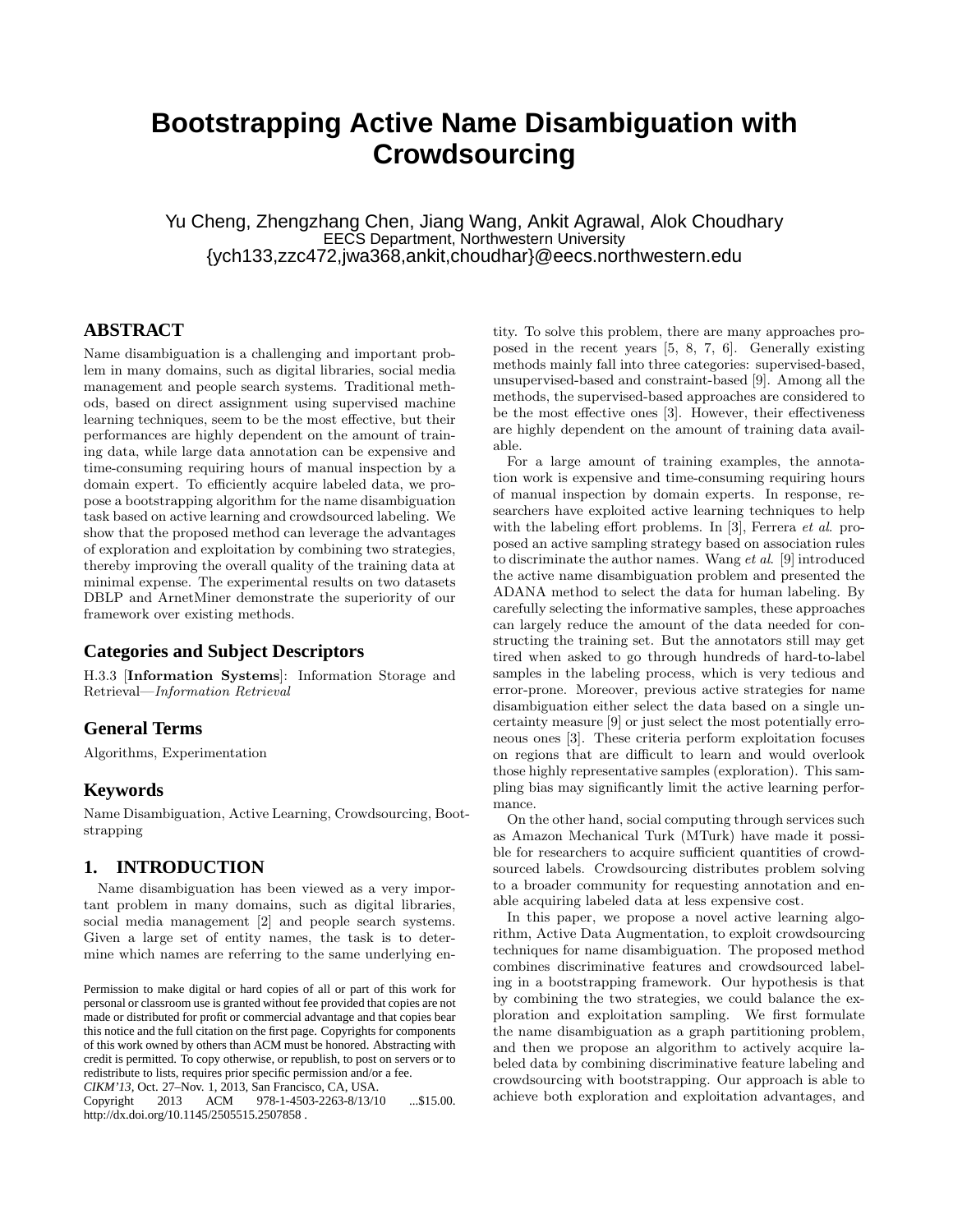generate high quality training data at a minimal expense. The experimental results on two real-world datasets including DBLP and ArnettMiner demonstrate the effectiveness of our approach for the author name disambiguation task.

## **2. METHODOLOGY**

In our approach, we first introduce a conditional pair-wise graph model for the name disambiguation problem. Then we use a graph partition based method to make the disambiguation decisions with some training samples. The training datasets are collected using our proposed active data augmentation method.

#### **2.1 Conditional Name Disambiguation Model**

We address the problem in the digital libraries domain. Given a person name, let  $D = \{d_1, d_2, ..., d_n\}$  denote a collection of paper records which contain the name. By viewing each paper record  $d_i$  as a data point, it can be represented using l disambiguation features  $\mathbf{x_i} = \{x_i^1, x_i^2, ..., x_i^l\}$  such as coauthors, paper titles, topics of articles, emails, affiliations etc. The objective of author name disambiguation is to group  $D$  into  $K$  clusters, where each cluster contains the references to a same author. Following the approaches proposed in [7, 6], we formalize the problem as a pairwise graph partition task. We generate a set of document feature pairs  $X = \{(\mathbf{x_1}, \mathbf{x_2}), (\mathbf{x_2}, \mathbf{x_3}), ..., (\mathbf{x_{n-1}}, \mathbf{x_n})\},\$  which is an observable variable. Let  $y_{ij} \in Y$  be a hidden variable, representing whether two paper records refer to the same author, i.e. if  $y_{ij} = 1$ , then  $d_i$  and  $d_j$  belong to the same author, otherwise, they belong to different authors. The generated model would first learn maximum entropy for pairwise binary decisions, and then combine the information from the pairwise graph model using graph partitioning based methods so as to achieve a good global and consistent decision. The complete model for the conditional distribution of all binary match variables  $Y$  given all the observable data  $X$ can be expressed as:

$$
P(Y|X) = \frac{1}{Z(\mathbf{x})} exp(\sum_{i,j,l} \lambda_l f_l(\mathbf{x_i}, \mathbf{x_j}, y_{ij}) + \sum_{i,j,k} \lambda_* f_*(y_{ij}, y_{jk}, y_{ik}))
$$
(1)

where  $Y = y_{ij}$ :  $\forall i, j$  and

$$
Z(\mathbf{x}) = \sum_{Y} exp(\sum_{i,j,l} \lambda_l f_l(\mathbf{x_i}, \mathbf{x_j}, y_{ij}) + \sum_{i,j,k} \lambda_p f_p(y_{ij}, y_{jk}, y_{ik}))
$$
\n(2)

 $f_l(\mathbf{x_i}, \mathbf{x_j}, y_{ij})$  is a set of l feature function for the document pair  $(d_i, d_j)$ .  $f_p(y_{ij}, y_{jk}, y_{ik})$  is an equality transitivity function to ensure globally consistent configurations. The features for a pair of papers is described in Table 1.

#### *2.1.1 Inference*

Now, the problem is how to maximize the conditional probabilistic model (Eq. 1) with some training samples. Following [7], the inference of the model can be formulated as the problem of finding the graph partitions in which the nodes are the papers and the edge weights are the log clique potentials on the pair nodes  $(\mathbf{x_i}, \mathbf{x_j})$  involved in their edges. Some methods, such as minimizing-disagreements correlations clustering [1, 10], Metropolis-Hastings (MH) [9] are in-

Table 1: Features for a pair of papers

| Feature   | Description                                                          |
|-----------|----------------------------------------------------------------------|
| Title     | similarity between titles of $x_i$ and $x_i$                         |
| Coauthors | indicator whether $x_i$ and $x_i$ share same author                  |
| Venue     | whether $x_i$ and $x_i$ published in same venue                      |
|           | Affiliation indicator whether $x_i$ and $x_j$ share same affiliation |
| NumCos    | number of authors shared by $x_i$ and $x_i$                          |

troduced for the graph partitioning. We use the stochastic sampling to solve this problem, which is described in [6].

## **2.2 Active Learning with Crowdsourcing and Discriminative Feature Labeling**

Given a bunch of unlabeled data, which samples should we select to query the user? In particular, in our problem, which document pairs  $(d_i, d_j)$  should be selected? And how can we get the labels from croudsourcing and discriminative feature labeling? The first problem can be addressed by using the active selection and the second is referred as acquiring labels based on two techniques.

#### *2.2.1 Discriminative Features Labeling*

The main purpose of discriminative features labeling is to identify some discriminative features which can help to determine whether the publications are written by the same author. Because we have not manually confirmed the labels, we refer to them as feature labels. Our idea is similar in spirit to the work proposed in [5], which intended to find "pure cluster" or "atomic cluster"in which publications must be correctly grouped (high precision) but might be further grouped in the process of clustering (possible low recall). For a pair of feature vectors  $(x_i, x_i)$ , we define the features similarity  $sim(\mathbf{x_i}, \mathbf{x_i})$  as:

$$
sim(\mathbf{x_i}, \mathbf{x_j}) = \frac{\sum_{m}^{M} f_m(\mathbf{x_i}, \mathbf{x_j})}{M}
$$
 (3)

where  $f_m(\mathbf{x_i}, \mathbf{x_j}) \in [0, 1]$ , is the normalized score of m-th co-feature for the pair  $(x_i, x_j)$ , and M is the number of co-features: Coauthors, Title, Venue, Affiliation and Num-Coauthor. Table 1 summarizes this in details. In each step, the top-s pairs  $(x_i, x_j)$ , with high similarity scores will be selected to labeled by feature labeling, i.e.  $y_{ij} = 1$ .

#### *2.2.2 Crowdsouced Labeling*

To acquire crowdsourced labels, we use the service from Amazon's Mechanical Turk. Users on the service received compensation ten cents for labeling a pair of papers with a list of paper information (title, authors, author affiliation, email, venue, and year). For each of these pairs, we ask five different users from AMT to label it as yes or no, which indicates whether the two authors are the same or not. Furthermore, we require that each crowdsourced training samples at least receive the same label by two users, thereby providing more certainty in the acquired label. This acts as a simple quality control for filtering out bad data from disinterested or exploitative users.

#### *2.2.3 Uncertainty Measure*

A straightforward solution for active selection is to select the most uncertain document pairs. According to Eq. 4, we could have the probability of two documents belonging to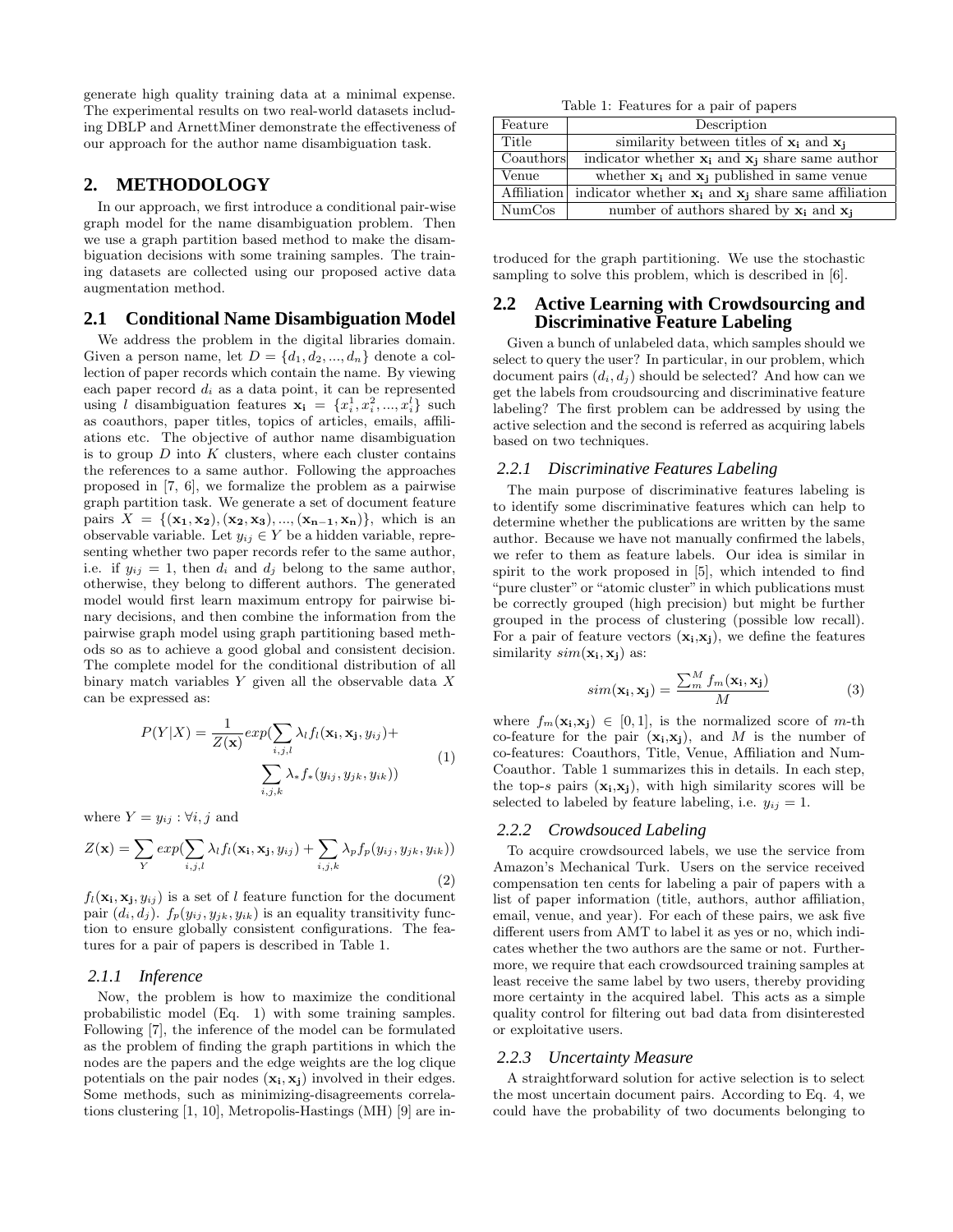the same cluster, i.e.,

$$
p(y_{ij} = 1 | \mathbf{x_i}, \mathbf{x_j}) = \frac{1}{Z_l} exp(\sum_l w_l f_l(\mathbf{x_i}, \mathbf{x_j}, y_{ij} = 1)) \qquad (4)
$$

If  $p(y_{ij} = 1|\mathbf{x_i}, \mathbf{x_j}) = 0.5$ , we say that the disambiguation model is the most uncertain about the document pair.  $p(y_{ij} = 1|\mathbf{x_i}, \mathbf{x_j}) = 1$  and  $p(y_{ij} = 1|\mathbf{x_i}, \mathbf{x_j}) = 0$ , respectively, denote that the model is confident in that the two documents should be clustered together and should not be clustered. Based on the probability, we define an confidence score for a pair  $(x_i, x_i)$  as:

$$
uncertainty(\mathbf{x_i}, \mathbf{x_j}) = |p(y_{ij} = 1 | \mathbf{x_i}, \mathbf{x_j}) - 0.5| \qquad (5)
$$

An uncertain document pair will have a low confidence score in this case. Therefore, we select the  $k$  most uncertain document pairs with the lowest confidence scores according to Eq. 5.

#### *2.2.4 Active Data Augmentation*

Algorithm 1 illustrates our proposed technique with bootstrapping, which iteratively perform the training and evaluation to augment the training data. Given an unlabeled document pair set  $\mathcal U$ , let L denote the set of instances which return the top-s of  $sim(\mathbf{x_i}, \mathbf{x_j})$ . From this result, the top-s most confident predictions with discriminative feature labeling are added to  $L$ . We then update  $\mathcal U$  by removing all instances also found in  $L$ , leaving only unlabeled examples in  $U$ . The algorithm then iterates over the following steps. The top-k uncertain predictions are crowdsourced to obtain labels and then added into L. The algorithm terminates when the maximum number of iterations is reached or a given query budget is exhausted.

Algorithm 1 Active Data Augmentation Algorithm: Augments Training Data with Crowdsourcing

- 1: Input: Unlabeled set  $U$ , parameters s and k.
- 2: Output: A selected dataset  $L$  from  $\mathcal U$  with labels.
- 3: Initialize  $L = \emptyset$ ;
- 4: Select the top-s confident instances and their labels  $L_f$ based on Eq. 3;
- 5:  $L = L \bigcup L_f$ ,  $\mathcal{U} = \mathcal{U} L_f$ .
- 6: Do
- 7: select top- $k$  instances  $L_c$  with lowest confidence score based on Eq. 5;
- 8: query and get their crowdsourced labels;
- 9:  $L = L \bigcup L_c, \mathcal{U} = \mathcal{U} L_c;$
- 10: Until
- 11: the augment process is stopped.

## **3. EXPERIMENTS**

In this section, we first describe the datasets and the baseline methods. Then, we compare the performance of our approach with the baseline methods. Finally we analyze the effectiveness of discriminative feature labeling.

#### **3.1 Datasets**

To evaluate our active data augmentation strategy, we use two collections of references derived from DBLP and ArnetMiner. These collections contain several ambiguous groups (groups of references with ambiguous author names). The first collection, hereafter referred to as DBLP, contains

Table 2: Average results on DBLP dataset with different sampling strategies

| Method                           | Accuracy | $Macro-F1$ |
|----------------------------------|----------|------------|
| Random Selection                 | 0.745    | 0.702      |
| Random Selection, $s=30$         | 0.793    | 0.777      |
| Active Associative Sampling      | 0.822    | 0.754      |
| Active Selection                 | 0.788    | 0.746      |
| Active Data Augmentation, $s=30$ | 0.868    | 0.831      |

Table 3: Average results on ArnetMiner dataset with different sampling strategies

| Method                           | Accuracy | $Macro-F1$ |
|----------------------------------|----------|------------|
| Random Selection                 | 0.672    | 0.641      |
| Random Selection, $s=30$         | 0.674    | 0.657      |
| Active Associative Sampling      | 0.706    | 0.679      |
| <b>Active Selection</b>          | 0.731    | 0.706      |
| Active Data Augmentation, $s=30$ | 0.776    | 0.754      |

4,287 references associated with 220 distinct authors. This means an average of approximately 20 papers per author. Its original version was created by Han et al. [4]. The second collection, hereafter referred to as ArnetMiner, was collected from the ArnetMiner.org [8] and labeled by more than 30 annotators. It contains 6,370 papers with 100 author names. Each paper is associated with a set of attributes: coauthor lists, title, publication venue, publication year, references, paper content, and affiliations.

#### **3.2 Baseline Methods**

We compare the proposed approach with baseline results, with seed sets generated using discriminative feature labeling and labels from crowdsourcing. For each dataset, when evaluating the effectiveness of discriminative feature labeling, we use some number of initial instances from discriminative feature labeling. When using crowdsourced labels, we requested a total of 31,000 labels on 12,000 pairs of documents that were randomly chosen from each dataset, respectively. After employing the validation steps described in subsection 2.2.1, around 9,500 labels remained for each dataset. Our method selects the instances using the uncertainty strategy and uses 30 initial instances from feature labeling. We use four baseline methods in our experiments: (1) Random Selection: randomly select the instances to be labeled without initial seed data; (2) Random Selection,  $s=30$ : randomly select the instances to be labeled with 30 initial instances from discriminative feature labeling; (3) Active Associative Sampling: the method used in [3]; (4) Active Selection: select the instances using uncertainty measure without seed data. At each iteration, the training set is augmented with a number of k instances.

#### **3.3 Results**

In order to evaluate the effectiveness of our method, we use two evaluation metrics: accuracy and Macro-F1. Accuracy is the proportion of correctly disambiguated references. For Macro-F1, the performances are first calculated for individual author names and then averaged over all authors. In particular, we compare the results of the proposed algorithm with the baseline methods. Tables 2 and 3 show the results of name disambiguation on the two datasets af-